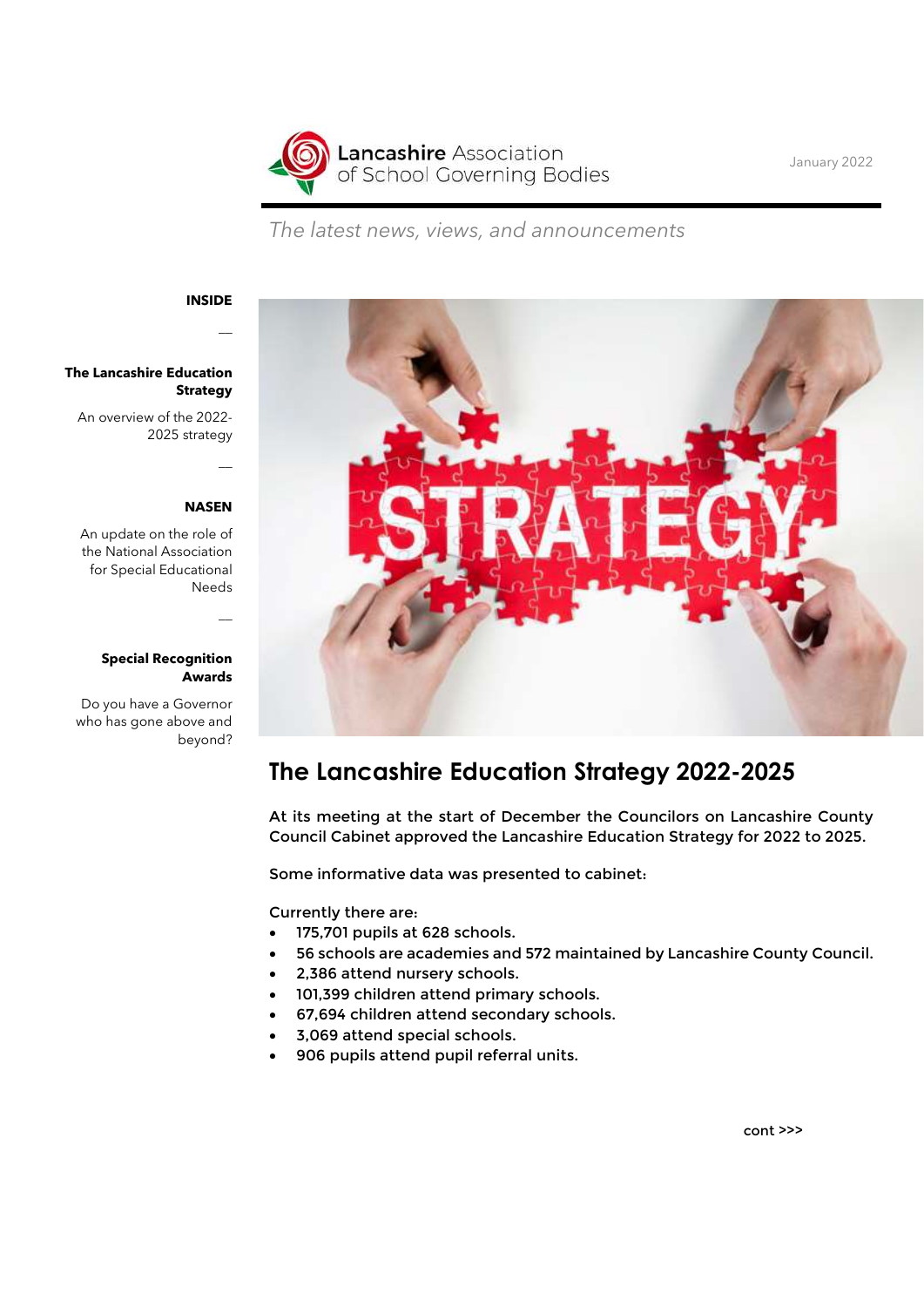# The Lancashire Education Strategy 2022-2025 (cont …)

Within the Education Act, there are 3 statutory duties placed upon each local authority:

- Access this relates to our 'sufficiency duty' where all children of statutory school age are entitled to education. This covers not only the entitlement for working parents of pre-school children, but also special school and alternative provision places.
- Quality the Local Authority has a duty to drive school improvement so that every school is a 'good' school. This strategy adopts a 'status neutral' approach no matter what category of school the children are in and drives educational excellence across all Lancashire schools and settings.
- Outcomes within its capacity as 'champion of children' the Local Authority has a duty to support the best possible outcomes for all children and young people in Lancashire. A needs-led approach called 'warranted variation' is in place, where different needs and different communities are recognised so that support is tailored in response to that need.

There are seven pillars underpinning the strategy: Alternative Provision; Multi-Agency Early Help; Early Years; SEND Improvement; School Effectiveness; School Place Planning; Preparation for Adulthood.

The strategy identifies the five priorities for Lancashire:

- Improve outcomes for early years
- Further reduce exclusions, both permanent and suspensions
- Address risks associated with the rising numbers of Elective Home Education (EHE) where this is not in the best interests of the child
- Improve outcomes for vulnerable groups
- Increase the number of children and young people in Education Employment and Training.

The strategy is to be delivered through a Team Around the Schools and Settings (TASS) model that some of you MAY have heard mention of at either our conference in October or in the Chairs' Forum meetings last term. As part of this model, Locality Boards have been established in 5 districts (Fylde Coast, Morecambe Bay, Central Lancashire, West Lancashire and Pennine Lancashire) to address barriers to learning and school improvement.

The LASGB Executive has, on behalf of governors, sought answers to the many questions which arise in relation to membership of, access to and information about the Locality Boards. We would urge all governors to ask questions in their areas as to what the membership is of their Locality Board and how their school has a voice and obtains feedback.

### NASEN (National Association for Special Educational Needs)

All school Governing Bodies have very clear responsibilities in relation to SEND. Any support we can get with this responsibility should be welcomed by us.

NASEN is, for those who are unaware, a charitable organisation whose aim is "Helping Everyone Achieve". Whether you are governor in a Special School, a governor in mainstream who is the SEND link or simply a governor who wants to increase their knowledge of this area, NASEN will be a source of information and expertise for you.